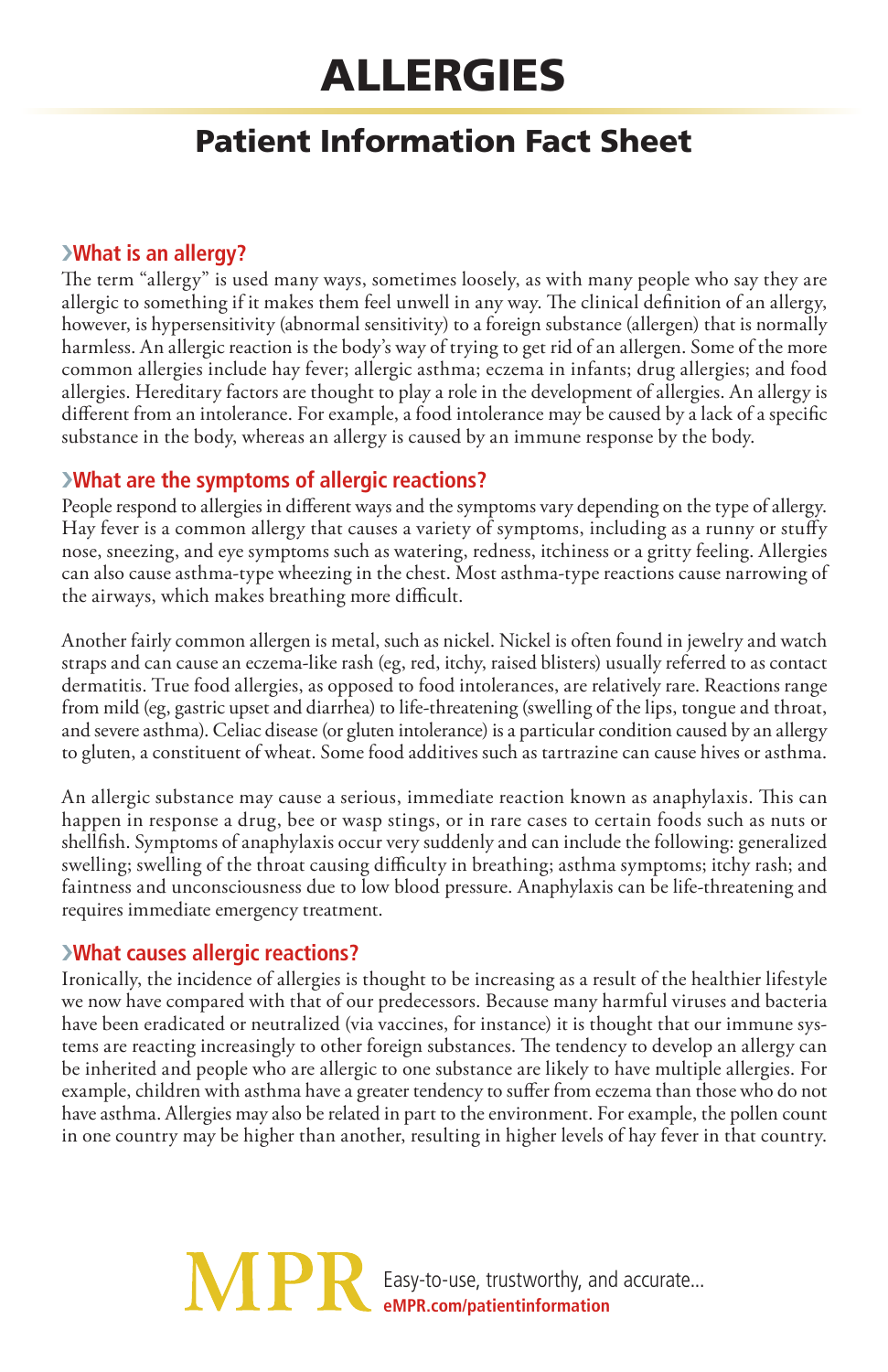#### ›**What tests confirm an allergy?**

There are various tests that may be used to establish the cause of allergies, including skin patch testing and skin prick testing. Skin patch testing can be used to test for skin allergies such as hives or dermatitis. Small discs impregnated with various allergens are applied to the back or upper arm and left in place for 48 hours. The skin will be checked for any redness or swelling immediately after removing the patch and also after 48 hours. If there is a reaction, the allergen responsible can be identified from the patch that caused it.

Skin-prick testing involves placing a small amount of different allergen solutions on the skin. The skin is then pricked to allow the solutions to enter under the skin. If there is an allergic reaction to that substance, an itchy welt will appear soon afterward. A number of allergens will usually be tested at the same time. The test is usually done on the forearm but sometimes on the back in infants. Once the allergen is known, the sufferer can minimize exposure to it where possible.

Testing for food allergies can be a long process and usually requires exclusion of certain foods or restricted diets and adding them back to a diet gradually to see when or if symptoms occur. Patients need to be monitored carefully by a doctor or dietitian. However, because the reaction times to various foods can vary from a few hours to days, it may be difficult to identify the cause of the allergic reaction.

Tests for asthma include the use of a peak flow meter and a spirometer to record lung function. These may be particularly useful if a person has an allergy to a substance at work, such as grain or flour or high levels of dust. The asthma may not be present while at a doctor's office but, if present while at work, it may indicate an allergy to a particular substance in the workplace.

#### ›**How are allergies treated?**

Antihistamines are used to treat allergic reactions. These drugs work by blocking the action of histamine, a substance that is produced by the body in response to an allergen and that causes the allergic reaction. Antihistamines are particularly useful in the treatment of hay fever symptoms. They are also given to relieve itching and irritation of the skin (such as hives) and for mild acute allergic reactions. They are of no benefit in asthma. Sedating antihistamines include **chlorpheniramine** (Chlor-trimeton), **cyproheptadine**, **hydroxyzine** (Vistaril), **diphenhydramine**, and **promethazine**. These may cause drowsiness as a side effect, which can be useful in some conditions such as itchiness of the skin at night. Nonsedating antihistamines are also available. These include **cetirizine** (Zyrtec), **desloratadine** (Clarinex), **fexofenadine** (Allegra), **levocetirizine** (Xyzal), and **loratadine** (Claritin). Antihistamines are available as tablets and/or liquid. Some antihistamines can be purchased from a pharmacist without a prescription.

For allergic reactions causing nasal symptoms such as sneezing or runny nose, an anti-inflammatory drug such as **cromolyn** nasal spray may be effective. Other antihistamines are also available as nasal sprays, for example, **azelastine**. Corticosteroid nasal sprays may also be given. These may contain **beclomethasone** (Beconase AQ), **budesonide** (Rhinocort Aqua), **flunisolide**, **fluticasone**